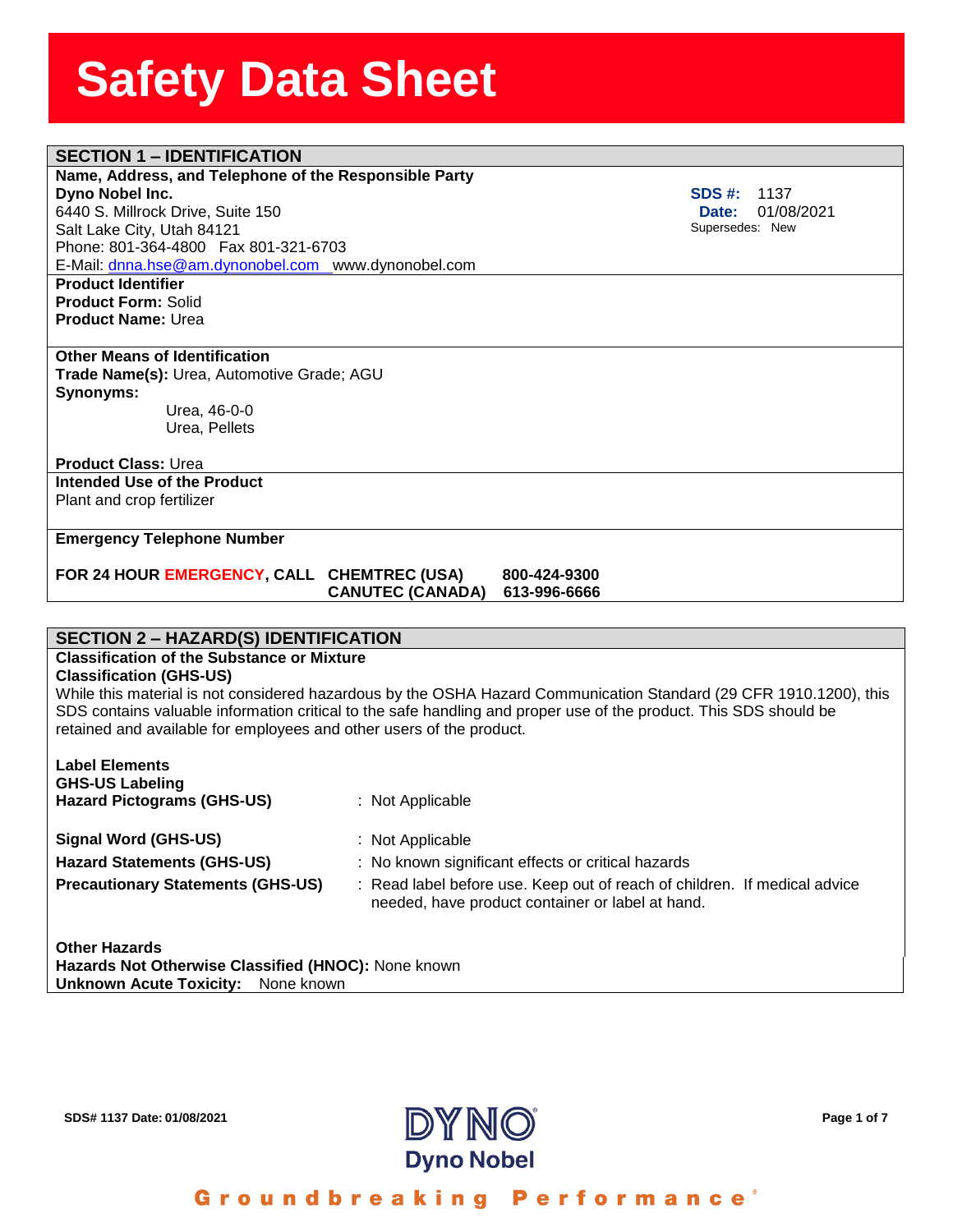## **SECTION 3 - COMPOSITION/INFORMATION ON INGREDIENTS**

#### **Mixture**

| <b>Mixture</b> |                           |             |                                    |
|----------------|---------------------------|-------------|------------------------------------|
| <b>Name</b>    | <b>Product identifier</b> | $%$ (w/w)   | Ingredient Classification (GHS-US) |
| Urea           | (CAS No) 57-13-6          | $99 - 99.9$ | Not Classified                     |
| <b>Biuret</b>  | (CAS No) 108-19-0         | $0 - 0.1$   | Not Classified                     |
|                |                           |             |                                    |

Ingredients, other than those mentioned above, as used in this product are not hazardous as defined under current Department of Labor regulations or are present in deminimus concentrations (less than 0.1% for carcinogens, less than 1.0% for other hazardous materials).

#### **SECTION 4 - FIRST AID MEASURES**

#### **Description of First Aid Measures**

**Eye Contact:** Immediately flush with large amounts of water, including under the eyelids. If irritation persists, seek medical attention.

**Inhalation:** Remove to fresh air and keep at rest in a position comfortable for breathing. Obtain medical attention if breathing difficulty persists.

**Skin Contact:** Remove contaminated clothing. Rinse immediately with plenty of water. Obtain medical attention if irritation develops or persists. Wash contaminated clothing before reuse.

**Ingestion:** Do not induce vomiting. Get medical attention immediately.

#### **Most Important Symptoms and Effects Both Acute and Delayed**

**General:** May cause skin irritation and eye irritation.

**Inhalation:** May cause respiratory irritation.

**Skin Contact:** May causes skin irritation.

**Eye Contact:** May causes eye irritation.

**Ingestion:** Do not induce vomiting. Get medical attention immediately.

**Chronic Symptoms:** None expected under normal conditions of use.

**Indication of Any Immediate Medical Attention and Special Treatment Needed**

If exposed and feeling unwell, seek medical advice (show the label where possible).

#### **SECTION 5 - FIRE-FIGHTING MEASURES**

#### **Extinguishing Media**

**Suitable Extinguishing Media:** Use extinguishing media appropriate for surrounding fire.

**Unsuitable Extinguishing Media:** Do not use a heavy water stream. Use of heavy stream of water may spread fire. **Special Hazards Arising from the Substance or Mixture**

**Fire Hazard:** Not considered combustible but may decompose at high temperatures.

**Explosion Hazard:** Product is not explosive.

**Reactivity:** Hazardous reactions will not occur under normal conditions.

#### **Advice for Firefighters**

**Precautionary Measures Fire:** Promptly isolate the scene by removing all persons from the vicinity of the incident if there is a fire. Move containers from fire area if this can be done without risk. Use water spray to keep fire-exposed containers cool. Collect contaminated fire-fighting water separately. It must not enter the sewage system. Exercise caution when fighting any chemical fire.

**Firefighting Instructions:** Urea will not burn or support combustion but will decompose into noxious, poisonous gas when exposed to the high temperatures of a fire. Firefighters should wear self-contained breathing apparatus and full protective clothing.

**Protection During Firefighting:** Do not enter fire area without proper protective equipment, including respiratory protection.

**Hazardous Combustion Products**: Ammonia and Nitrogen Oxides (Nitric Oxide and Nitrogen Dioxide).

**SDS# 1137** Date: 01/08/2021 Page 2 of 7



Groundbreaking **Performance**<sup>®</sup>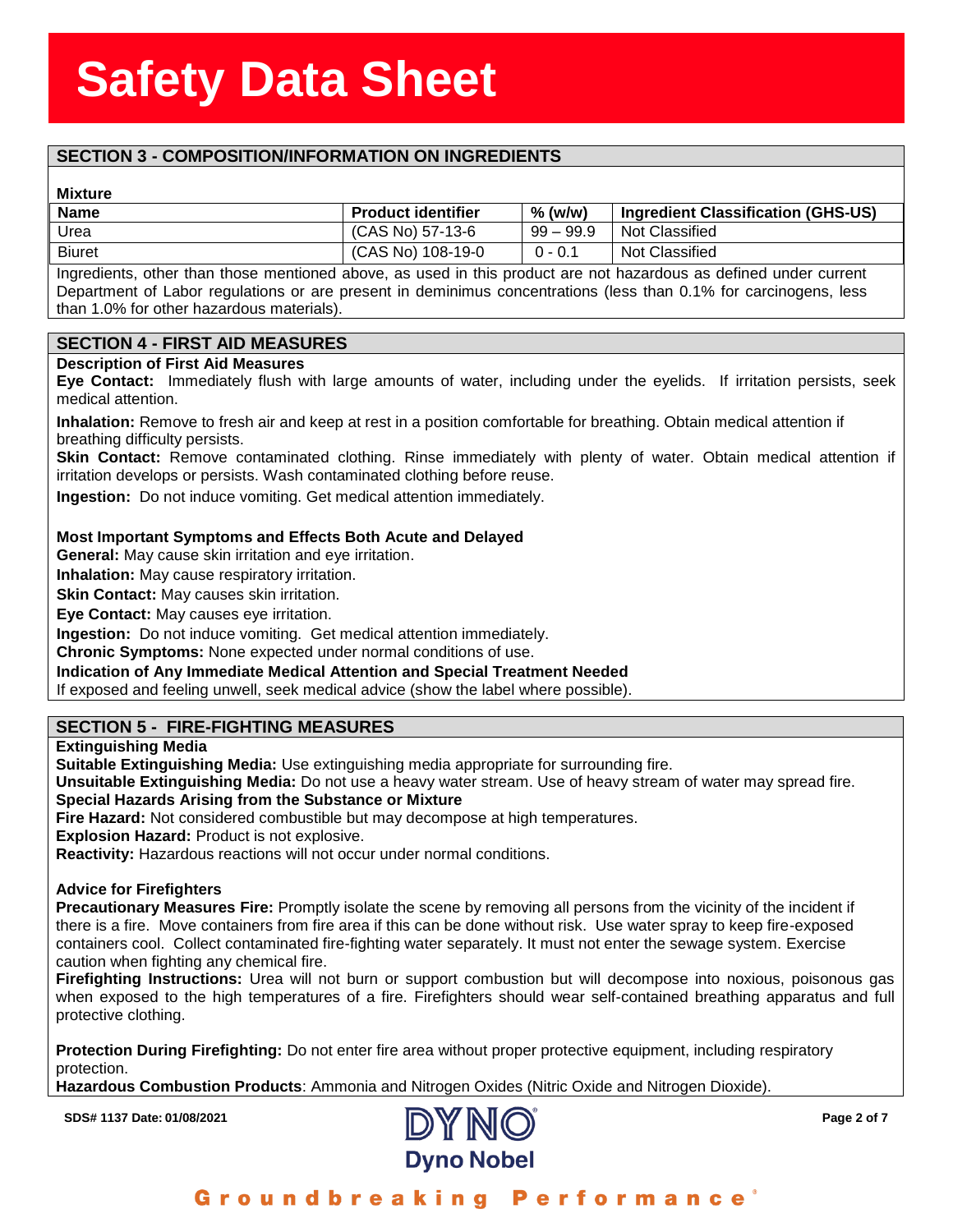**Reference to Other Sections:** Refer to section 9 for flammability properties.

**SECTION 6 - ACCIDENTAL RELEASE MEASURES**<br>Personal Precautions, Protective Equipment and Emerg **Personal Precautions, Protective Equipment and Emergency Procedures General Measures:** Avoid all contact with skin, eyes, or clothing. Avoid breathing dust. **For Non-Emergency Personnel Protective Equipment:** Use appropriate personal protection equipment (PPE). **Emergency Procedures:** Evacuate unnecessary personnel. **For Emergency Personnel Protective Equipment:** Equip cleanup crew with proper protection. **Emergency Procedures:** Ventilate area.

**Environmental Precautions** Prevent entry to sewers and public waters.

**Methods and Material for Containment and Cleaning Up**

**For Containment:** Contain any spills to prevent migration and entry into sewers or streams. **Methods for Cleaning Up:** Clean up spills immediately and dispose of waste safely. Transfer spilled material to a suitable container for disposal. Contact competent as appropriate after a spill.

**Reference to Other Sections**

See heading 8, Exposure Controls and Personal Protection

#### **SECTION 7 - HANDLING AND STORAGE**

#### **Precautions for Safe Handling**

Store in compliance with all Federal, State, and local regulations. Store in a well-ventilated area, away from incompatible materials or sources of heat and ignition. Empty containers may contain residue and can be dangerous if exposed to hot work conditions. Do not pressurize, cut, weld, braze, solder, drill, grind or expose such containers to heat, flames, sparks or other sources of ignition; they may evolve noxious fumes.

**Hygiene Measures:** Handle in accordance with good industrial hygiene and safety procedures. Wash hands and other exposed areas with mild soap and water before eating, drinking or smoking and when leaving work.

#### **Conditions for Safe Storage, Including Any Incompatibilities**

**Technical Measures:** Comply with applicable regulations.

**Storage Conditions:** Store in a dry, cool and well-ventilated place. Keep container closed when not in use. Keep/Store away from direct sunlight, extremely high or low temperatures and incompatible materials.

**Incompatible Materials:** Strong acids. Strong bases. Strong oxidizers. Aldehydes.

#### **SECTION 8 - EXPOSURE CONTROLS/PERSONAL PROTECTION**

#### **Control Parameters**

No Occupational Exposure Limits (OELs) have been established for this product or its chemical components.

#### **Exposure Controls**

**Appropriate Engineering Controls:** Ensure adequate ventilation, especially in confined areas. Emergency eye wash fountains and safety showers should be available but not required.

**Personal Protective Equipment:** Safety glasses, gloves and general work clothing are recommended. Where ventilation is insufficient, wear respiratory protection. Wearing of appropriate protective clothing and gloves is suggested if epidermal sensitivity develops.



**SDS# 1137** Date: 01/08/2021 Page 3 of 7



Groundbreaking **Performance**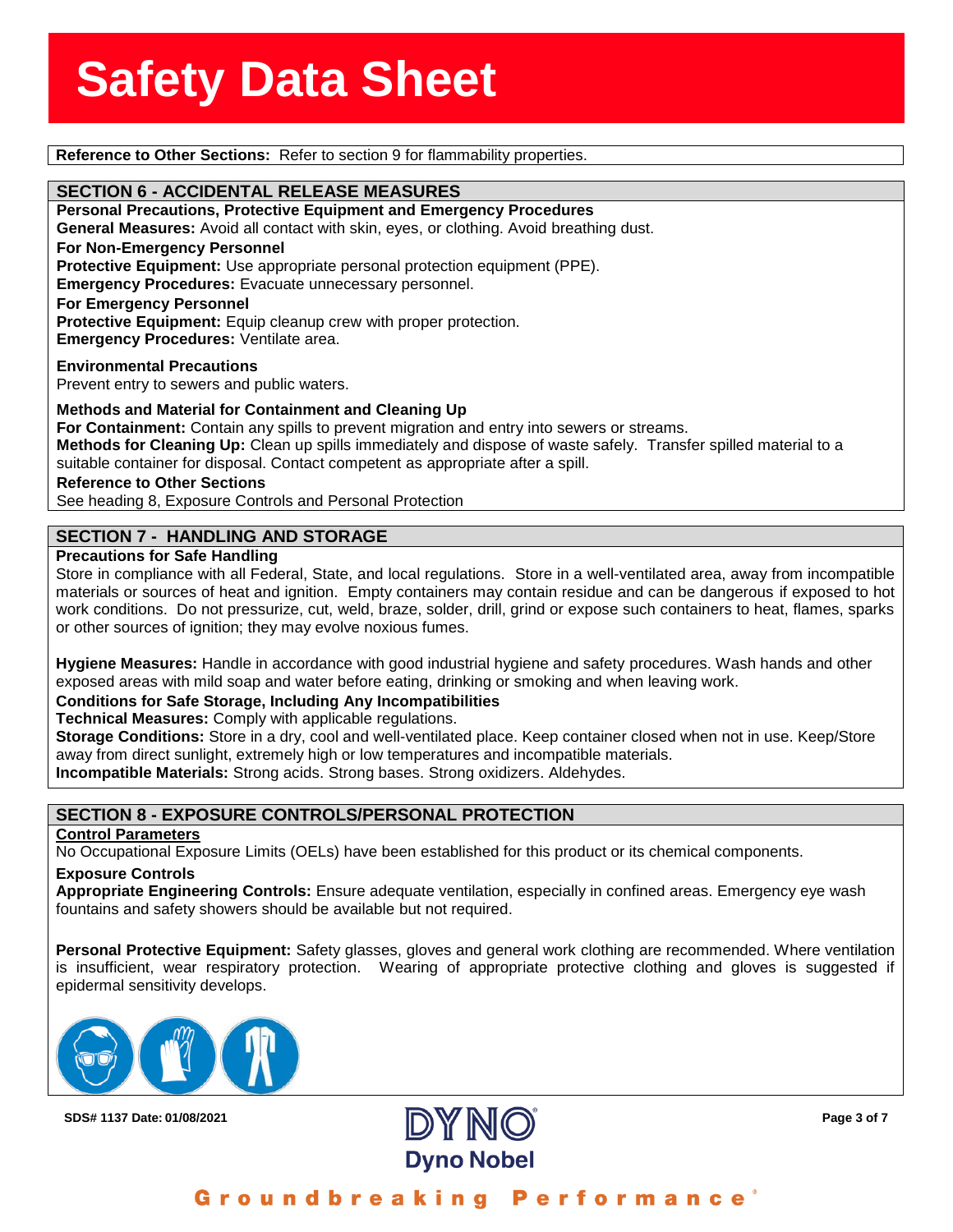**Solution**<br> **Materials for Protective Clothing:** Not specified

**Hand Protection:** Wear appropriate protective gloves.

**Eye Protection:** Chemical goggles or safety glasses.

**nd Protection:** Wear appro<br>**e Protection:** Chemical gog<br>i<mark>n and Body Protection:</mark> W **Skin and Body Protection:** Wear suitable protective clothing to avoid skin contact.

**Respiratory Protection:** Use a NIOSH-approved respirator or self-contained breathing apparatus whenever exposure may exceed established Occupational Exposure Limits.

**Environmental Exposure Controls:** Shovel spilled material into containers for disposal. Do not flush to surface water. Spilled chemical can be used as fertilizer (46-0-0). Follow applicable Federal, State and local reporting requirements. **Consumer Exposure Controls:** Do not eat, drink or smoke during use

#### **SECTION 9 - PHYSICAL AND CHEMICAL PROPERTIES**

**Information on Basic Physical and Chemical Properties**

| <b>Physical State</b>                                              |   | Solid                                                                    |
|--------------------------------------------------------------------|---|--------------------------------------------------------------------------|
| Appearance                                                         |   | White crystalline                                                        |
| Odor                                                               |   | Slight ammonia odor                                                      |
| <b>Odor Threshold</b>                                              |   | Not available                                                            |
| pH                                                                 |   | 7.2 @ 10% solution                                                       |
| <b>Relative Evaporation Rate (butylacetate=1)</b>                  | ÷ | Not available                                                            |
| <b>Melting Point</b>                                               |   | 133 °C (271 °F)                                                          |
| <b>Freezing Point</b>                                              |   | Not available                                                            |
| <b>Boiling Point</b>                                               |   | Not available                                                            |
| <b>Flash Point</b>                                                 |   | Not available                                                            |
| <b>Auto-ignition Temperature</b>                                   |   | Not available                                                            |
| <b>Decomposition Temperature</b>                                   |   | 135 °C (275 °F)                                                          |
| <b>Flammability (solid, gas)</b>                                   |   | Not available                                                            |
| <b>Lower Flammable Limit</b>                                       |   | Not available                                                            |
| <b>Upper Flammable Limit</b>                                       |   | Not available                                                            |
| <b>Vapor Pressure</b>                                              |   | .08 kPa (.06 mm Hg) [room temperature]                                   |
| Relative Vapor Density at 20 °C                                    |   | Not available                                                            |
| <b>Relative Density</b>                                            |   | 1.33                                                                     |
| <b>Specific Gravity</b>                                            |   | $0.74 - 0.83$ g/cc (46 - 52 lb/ft <sup>3</sup> )                         |
| <b>Solubility</b>                                                  |   | In water: 112.4 g/100ml @ 20 °C (68 °F)                                  |
| <b>Partition coefficient: n-octanol/water</b>                      |   | $-1.59$                                                                  |
| <b>Viscosity</b>                                                   |   | Not available                                                            |
| <b>Explosion Data - Sensitivity to Mechanical</b><br><b>Impact</b> | ÷ | Not expected to present an explosion hazard due to mechanical<br>impact. |
| <b>Explosion Data - Sensitivity to Static</b><br><b>Discharge</b>  |   | Not expected to present an explosion hazard due to static discharge.     |



Groundbreaking Performance'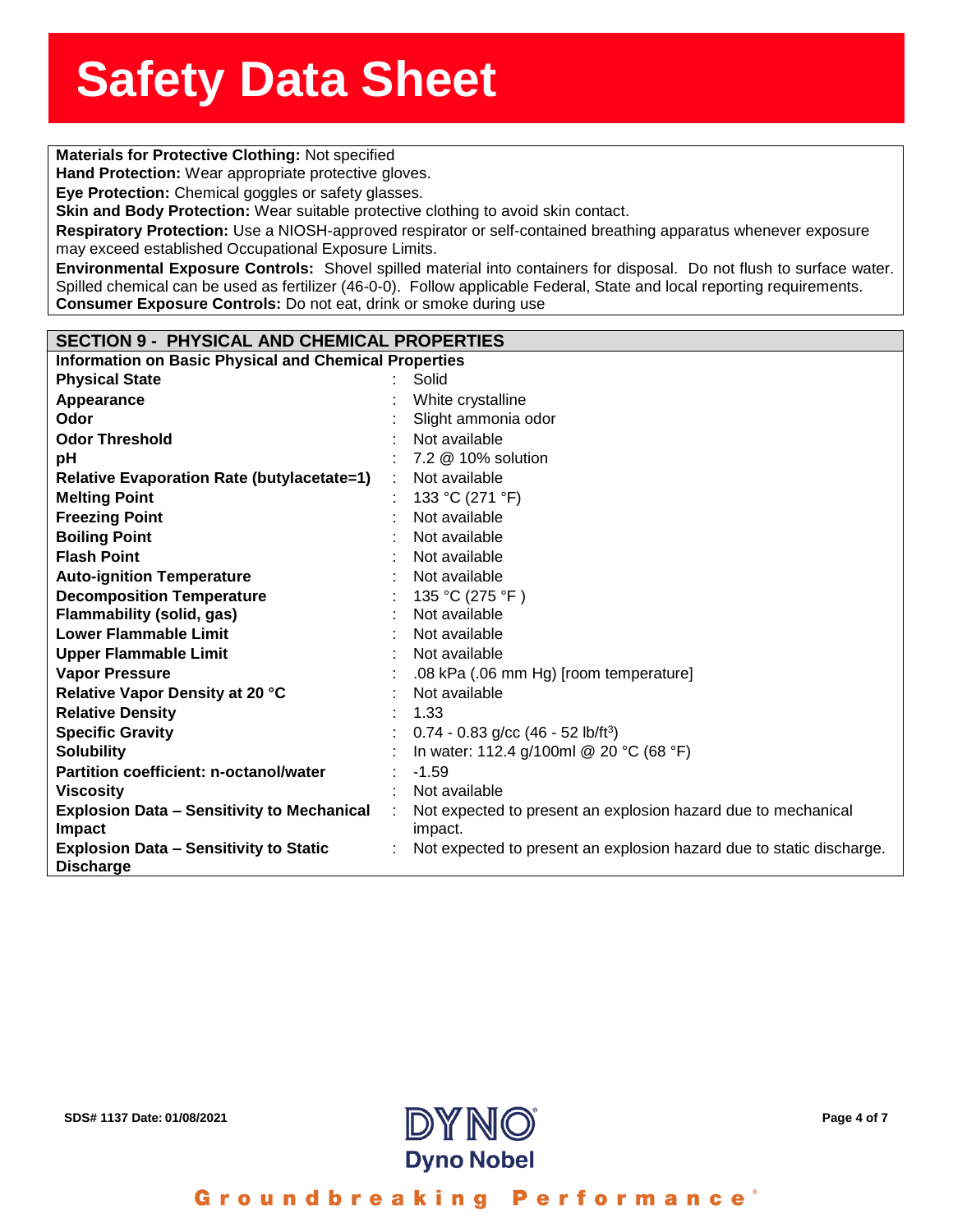## **SECTION 10 - STABILITY AND REACTIVITY**

**Reactivity:** Hazardous reactions will not occur under normal conditions.

**Reactivity:** Hazardous reactions will not occur under normal conditions.<br>**Chemical Stability:** Stable. Decomposes at about 135°C, just above its melting point. Can be made explosive when<br>dissolved in Nitric Aci **Chemical Stability:** Stable. Decomposes at about 135°C, just above its melting point. Can be made explosive when section 7).

**Possibility of Hazardous Reactions:** Hazardous polymerization will not occur.

**Conditions to Avoid:** Avoid exposing containers to heat or flame. Keep separated from incompatible materials. Avoid moisture while in storage as urea will readily absorb moisture. Incompatible materials.

**Incompatible Materials:** Nitric Acid, gallium, perchlorate, strong oxidizing agents, caustics and alkalis.

**Hazardous Decomposition Products:** Ammonia and Nitrogen Oxides (Nitric Oxide and Nitrogen Dioxide).

#### **SECTION 11 - TOXICOLOGICAL INFORMATION**

#### **Information on Toxicological Effects - Product Acute Toxicity:** Not classified **LD50 and LC50 Data:** Not available**Skin Corrosion/Irritation: Causes skin irritation. Serious Eye Damage/Irritation:** Causes eye irritation. **Respiratory or Skin Sensitization:** Not classified **Germ Cell Mutagenicity:** Not classified**Teratogenicity:** Not classified**Carcinogenicity:** Not classified **Specific Target Organ Toxicity (Repeated Exposure):** Not classified **Reproductive Toxicity:** Not classified **Specific Target Organ Toxicity (Single Exposure):** Not classified **Aspiration Hazard:** Not classified **Symptoms/Injuries After Inhalation:** Excessive inhalation of the dust may cause sore throat, coughing and irritation of mucous membranes and the respiratory tract. **Symptoms/Injuries After Skin Contact:** Causes skin irritation. **Symptoms/Injuries After Eye Contact:** Dust and micro particles may cause eye irritation. **Symptoms/Injuries After Ingestion:** Abdominal pain, nausea, vomiting and gastrointestinal irritation may result. (Urea is a protein to ruminants, animals with the enzyme Urease in their digestive systems, but is moderately toxic to humans when ingested). **Chronic Symptoms:** None expected under normal conditions of use. **Information on Toxicological Effects - Ingredient(s) LD50 and LC50 Data: Urea (57-13-6)** LD50 Oral Rat 8471 mg/kg

| <b>SECTION 12: ECOLOGICAL INFORMATION</b>   |                                                                         |  |  |
|---------------------------------------------|-------------------------------------------------------------------------|--|--|
| Not classified<br>Toxicity                  |                                                                         |  |  |
| Urea (57-13-6)                              |                                                                         |  |  |
| LC50 Fish 1                                 | 16200 - 18300 mg/l (Exposure time: 96 h - Species: Poecilia reticulata) |  |  |
| EC50 Daphnia 1                              | 3910 mg/l (Exposure time: 48 h - Species: Daphnia magna [static])       |  |  |
| Persistence and Degradability Not available |                                                                         |  |  |

**SDS# 1137** Date: 01/08/2021 Page 5 of 7



Groundbreaking Performance'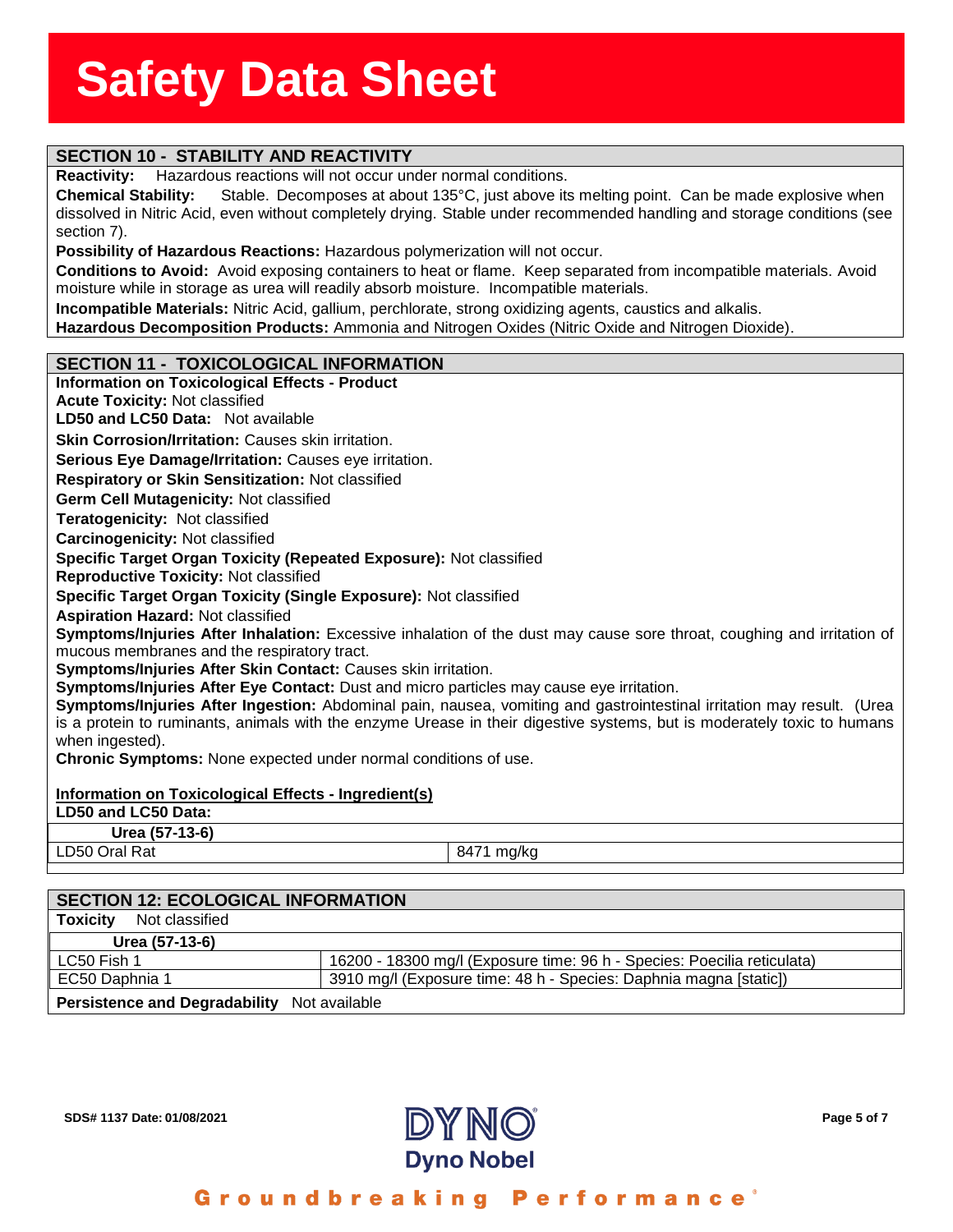## **Solution Stephen Stephen Stephen Stephen Stephen Stephen Stephen Stephen Stephen Stephen Stephen Stephen Stephen<br>Product Stephen Stephen Stephen Stephen Stephen Stephen Stephen Stephen Stephen Stephen Stephen Stephen Step**

**<u>Eest (57-13-6)</u><br>Feedball 1<br>The Pow** 

BCF fish 1  $\vert$  < 10

Log Pow  $\vert$  -1.59 (at 25 °C)

**Mobility in Soil** Not available **Other Adverse Effects**

**Other Information:** None

#### **SECTION 13 - DISPOSAL CONSIDERATIONS**

**Waste Disposal Recommendations:** Dispose of waste material in accordance with all local, regional, national, provincial, territorial and international regulations. Transport in closed containers.

**Additional Information:** Spilled chemical can be used as fertilizer.

#### **SECTION 14 - TRANSPORT INFORMATION**

**14.1 In Accordance with DOT** Not regulated for transport. **14.2 In Accordance with IMDG** Not regulated for transport. **14.3 In Accordance with IATA** Not regulated for transport. **14.4 In Accordance with TDG** Not regulated for transport.

#### **SECTION 15 - REGULATORY INFORMATION**

**US Federal Regulations**

**Urea (57-13-6) SARA Section 311/312 Hazard Classes** Immediate (acute) health hazard

#### **Urea (57-13-6)**

Listed on the United States TSCA (Toxic Substances Control Act) inventory

**Biuret (108-19-0)**

| Listed on the United States TSCA (Toxic Substances Control Act) inventory |                                                                |  |  |  |
|---------------------------------------------------------------------------|----------------------------------------------------------------|--|--|--|
| <b>EPA TSCA Regulatory Flag</b>                                           | T - T - indicates a substance that is the subject of a Section |  |  |  |
|                                                                           | 4 test rule under TSCA.                                        |  |  |  |

#### **US State Regulations**

- **Urea (57-13-6)**
- U.S. Minnesota Hazardous Substance List
- U.S. Texas Effects Screening Levels Long Term
- U.S. Texas Effects Screening Levels Short Term

#### **Canadian Regulations**

| <b>Canadian Regulations</b> |                                                                               |
|-----------------------------|-------------------------------------------------------------------------------|
| Urea (57-13-6)              |                                                                               |
| <b>WHMIS Classification</b> | Class D Division 2 Subdivision B - Toxic material causing other toxic effects |
|                             |                                                                               |
| Urea (57-13-6)              |                                                                               |
|                             | Listed on the Canadian DSL (Domestic Substances List) inventory.              |
| <b>WHMIS Classification</b> | Class D Division 2 Subdivision B - Toxic material causing other toxic effects |
| <b>Biuret (108-19-0)</b>    |                                                                               |

Listed on the Canadian DSL (Domestic Substances List) inventory. WHMIS Classification **Class D Division 2 Subdivision B - Toxic material causing other toxic effects** 

This product has been classified in accordance with the hazard criteria of the Controlled Products Regulations (CPR) and

**SDS# 1137** Date: 01/08/2021 Page 6 of 7



Groundbreaking Performance'